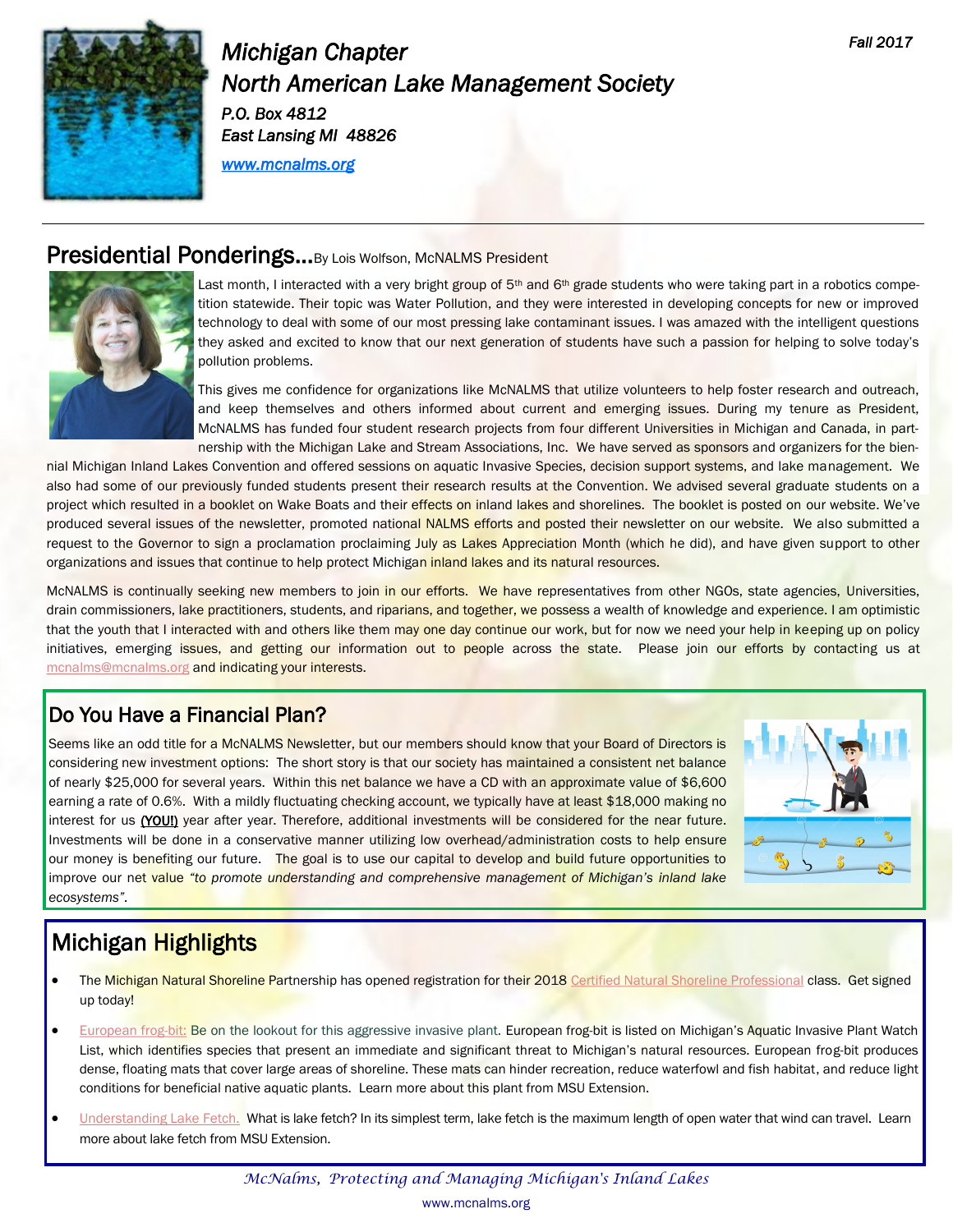### Evolution, Change, Growth, Sustainability, Success…

As with any business, organization, organism; if you do not evolve you may not succeed. McNALMS is constantly looking at ways to grow our membership, improve our communication, expand our outreach to accomplish our primary goal *"to promote understanding and comprehensive management of Michigan's inland lake ecosystems".* As your board we have come up with a few ideas to insure that we are evolving in the direction our members support.



In addition to annual dues, we are soliciting donations that are focused on the future, the youthful college students that we absolutely need to further science and sustain our society for decades to

come. As an incentive, McNALMS will provide a 50% match up to \$100 for your donation. Further, McNALMS and Michigan Lake and Stream Associations, Inc. will together provide up to a total of \$1000 to help students with travel to meetings and other education and outreach efforts listed below. We hope your donation will help enhance this effort.

#### 2018 Dues - Michigan Chapter North American Lake Management Society

Please make check payable to McNALMS

- \$25 Annual Individual Membership
- \$50 Lake/Watershed Associations and other Nonprofit Organizations
- \$100 Corporation Membership
- Annual Student Membership Free
- \*\*Additional donation options: provide grants to students to promote education and outreach (tax deductible):
	- \$\_\_\_\_\_ McNALMS/MLSA Research Grant <http://www.mcnalms.org/grantsprogram.html>
	- \$\_\_\_\_\_ Travel Grant (To support students to present at a Society sponsored student research session at the Michigan Inland Lakes Convention held every two years or Michigan Lakes & Streams Conference or McNALMS function. The three to six presenters selected will be awarded \$250 to \$300 each to help cover convention costs).
	- \$\_\_\_\_\_ Scholarships (For students to attend special education programs such as Lake and Stream Leaders Institute, and Conflict, Collaboration and Consensus. \$450)
	- \$\_\_\_\_\_ Sponsor Project (such as a video project to further lake sciences and/or management. \$500)
	- \$\_\_\_\_\_ Student Appointment Fund (1 year appointment for a student to be directed by McNALMS Board of Directors to assist in operations, programs and outreach initiatives. \$500)

\*\* No funds donated will be used for general McNALMS operating purposes. Once donation goals are met, then implementation of project will be administered.

| *Required                                                |  |
|----------------------------------------------------------|--|
|                                                          |  |
| Return to McNALMS, P.O. Box 4812, East Lansing, MI 48826 |  |
|                                                          |  |
|                                                          |  |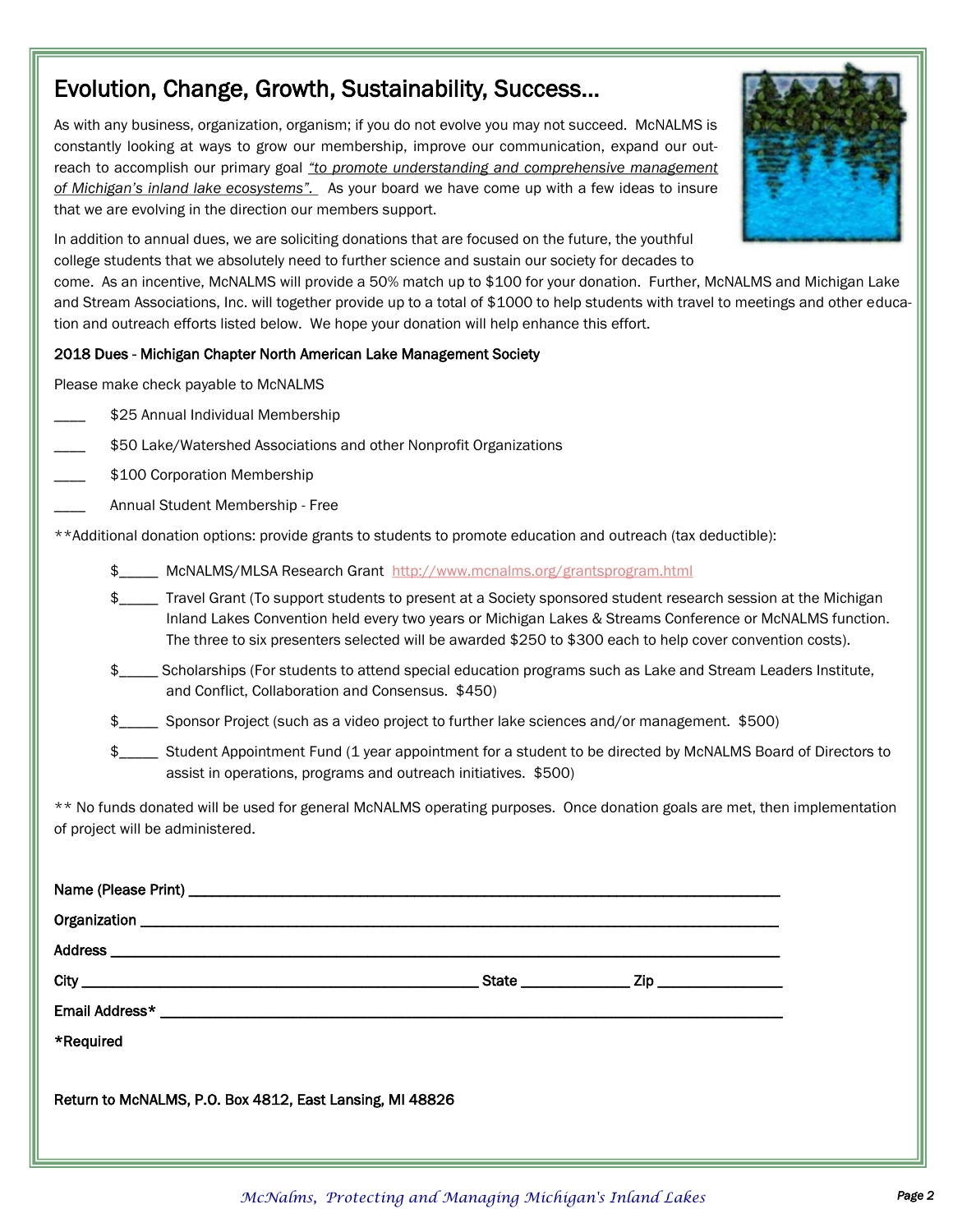# **Introduction to Lakes**

Michigan is blessed with more than 11,000 inland lakes, each providing unique recreational, scenic and environmental benefits. These inland lakes are complex ecosystems, and are often negatively impacted by both the people that live near them as well as the water that drains into them. Frequently, local communities struggle to protect and manage inland lakes in a way that incorporates the best available knowledge and resources. Concerned citizens, decision makers, local leaders, resource professionals and lakefront property owners can learn about inland lake management and protection by enrolling in the Introduction to Lakes online course.

The 6 week course consists of: Video lectures, Discussion forums, Interactive activities, Additional resources, Quizzes, Live chats with instructors, and a certificate of completion.

For course dates & details: [Introduction to Lakes](http://msue.anr.msu.edu/program/info/introduction_to_lakes_online)

Or the [McNalms Wesbite](http://www.mcnalms.org/)

# **facebook**

**Lwittery** 

#### Follow McNalms on Facebook & Twitter

#### \*McNALMS cooperative support for MWA\*

MWA Mission Statement "This corporation is formed to protect, preserve and promote the wise use of inland waters – lakes, streams, rivers, creeks and the waters and bottomlands of the State of Michigan.

#### Michigan Waterfront Alliance

#### Membership Application

Please help us in our efforts to be a legislative "Watchdog" to protect Michigan's Inland Lakes & Streams.

#### Annual dues: Individual membership \$50 - Lake Associations \$100

Corporations \$200

| Please print:                                        |  |
|------------------------------------------------------|--|
|                                                      |  |
| Date ________________                                |  |
|                                                      |  |
|                                                      |  |
|                                                      |  |
|                                                      |  |
|                                                      |  |
| Make checks payable to: Michigan Waterfront Alliance |  |

Send dues and contributions to: Michigan Waterfront Alliance

# **Introduction to Lakes 6 Week Online Course**

### **NOW ENROLLING!**



# *McNALMS Corporate Members*



*McNalms, Protecting and Managing Michigan's Inland Lakes Page 3*